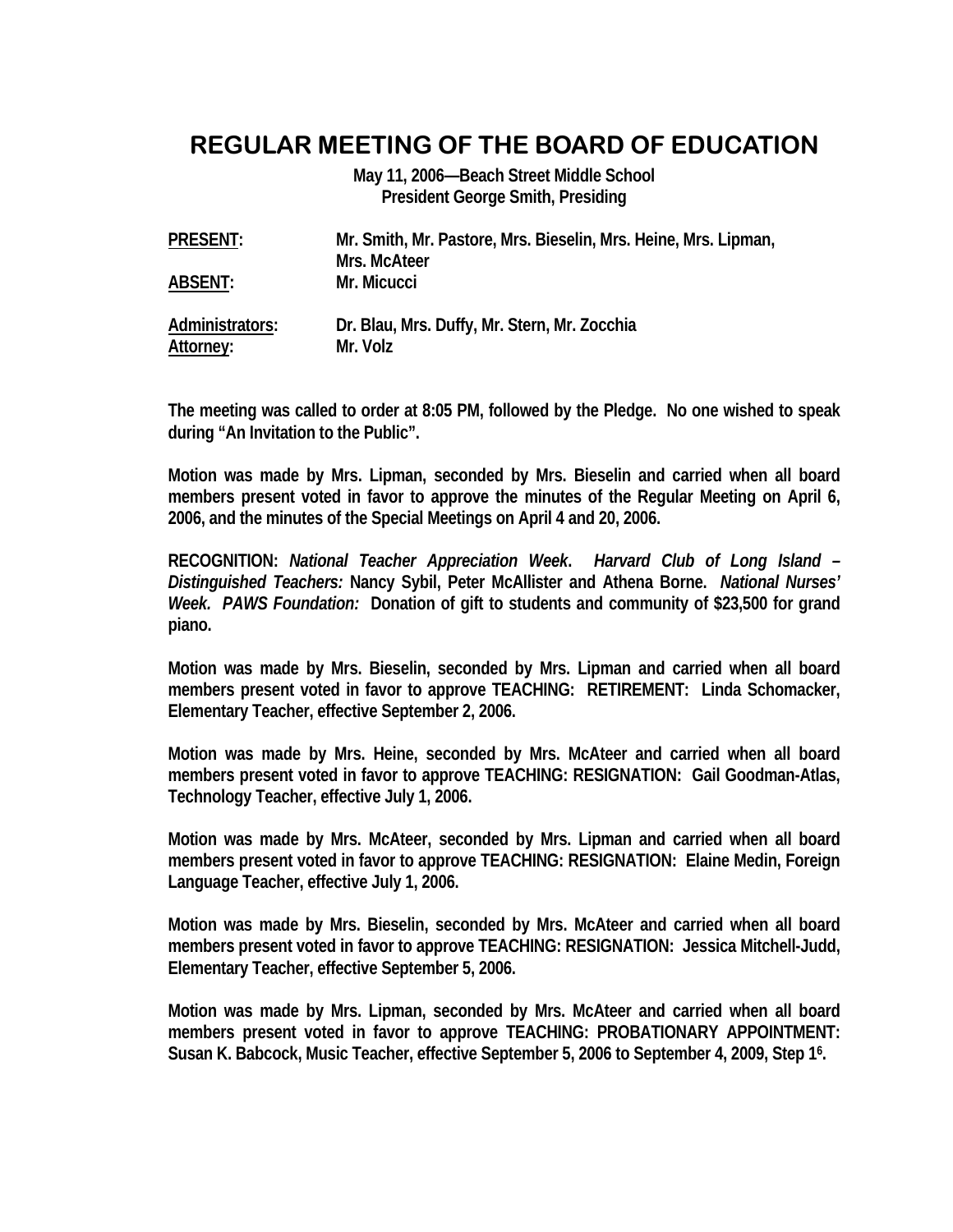**Page 2 Regular Meeting May 11, 2006** 

**Motion was made by Mrs. McAteer, seconded by Mrs. Lipman and carried when all board members present voted in favor to approve TEACHING: PROBATIONARY APPOINTMENT: Kathleen E. Scrivani, Science Teacher, effective September 5, 2006 to September 4, 2009, Step 21.** 

**Motion was made by Mrs. McAteer, seconded by Mrs. Heine and carried when all board members present voted in favor to approve TEACHING: PROBATIONARY APPOINTMENT: John Petraco, Technology Teacher, effective September 5, 2006 to September 4, 2009, Step 44.** 

**Motion was made by Mrs. McAteer, seconded by Mrs. Bieselin and carried when all board members present voted in favor to approve TEACHING: CHILD BEARING LEAVE OF ABSENCE (paid): Jennifer Hirdt, Science Teacher, effective March 20, 2006.** 

**Motion was made by Mrs. Lipman, seconded by Mrs. McAteer and carried when all board members present voted in favor to approve TEACHING: CHILD BEARING LEAVE OF ABSENCE (paid): JoAnne Orehosky, Physical Education Teacher, effective April 26, 2006.** 

**Motion was made by Mr. Pastore, seconded by Mrs. Bieselin and carried when all board members present voted in favor to approve TEACHING: RESCIND RETIREMENT: Stephen Lenowicz, Social Studies Lead Teacher, effective May 1, 2006.** 

**Motion was made by Mrs. Lipman, seconded by Mrs. McAteer and carried when all board members present voted in favor to approve TEACHING: CHILD REARING LEAVE OF ABSENCE (unpaid): Christine Carlson, Elementary Teacher, effective September 1, 2006 to June 30, 2007.** 

**Motion was made by Mrs. McAteer, seconded by Mrs. Bieselin and carried when all board members present voted in favor to approve TEACHING: CHILD REARING LEAVE OF ABSENCE (unpaid): Jennifer H. Dellafranca, Elementary Teacher, effective September 1, 2006 to June 30, 2007.** 

**Motion was made by Mrs. McAteer, seconded by Mrs. Heine and carried when all board members present voted in favor to approve TEACHING: CHILD REARING LEAVE OF ABSENCE (unpaid): Jane Murray, English Teacher, effective September 1, 2006 to June 30, 2007.** 

**Motion was made by Mrs. McAteer, seconded by Mrs. Bieselin and carried when all board members present voted in favor to approve TEACHING: CHILD REARING LEAVE OF ABSENCE (unpaid): Janet Renganeschi, Elementary Teacher, effective September 1, 2006 to June 30, 2007.** 

**Motion was made by Mrs. Heine, seconded by Mrs. McAteer and carried when all board members present voted in favor to approve TEACHING: CHILD REARING LEAVE OF ABSENCE (unpaid): Stephanie Pugliese, English Teacher, effective September 1, 2006 to June 30, 2007.**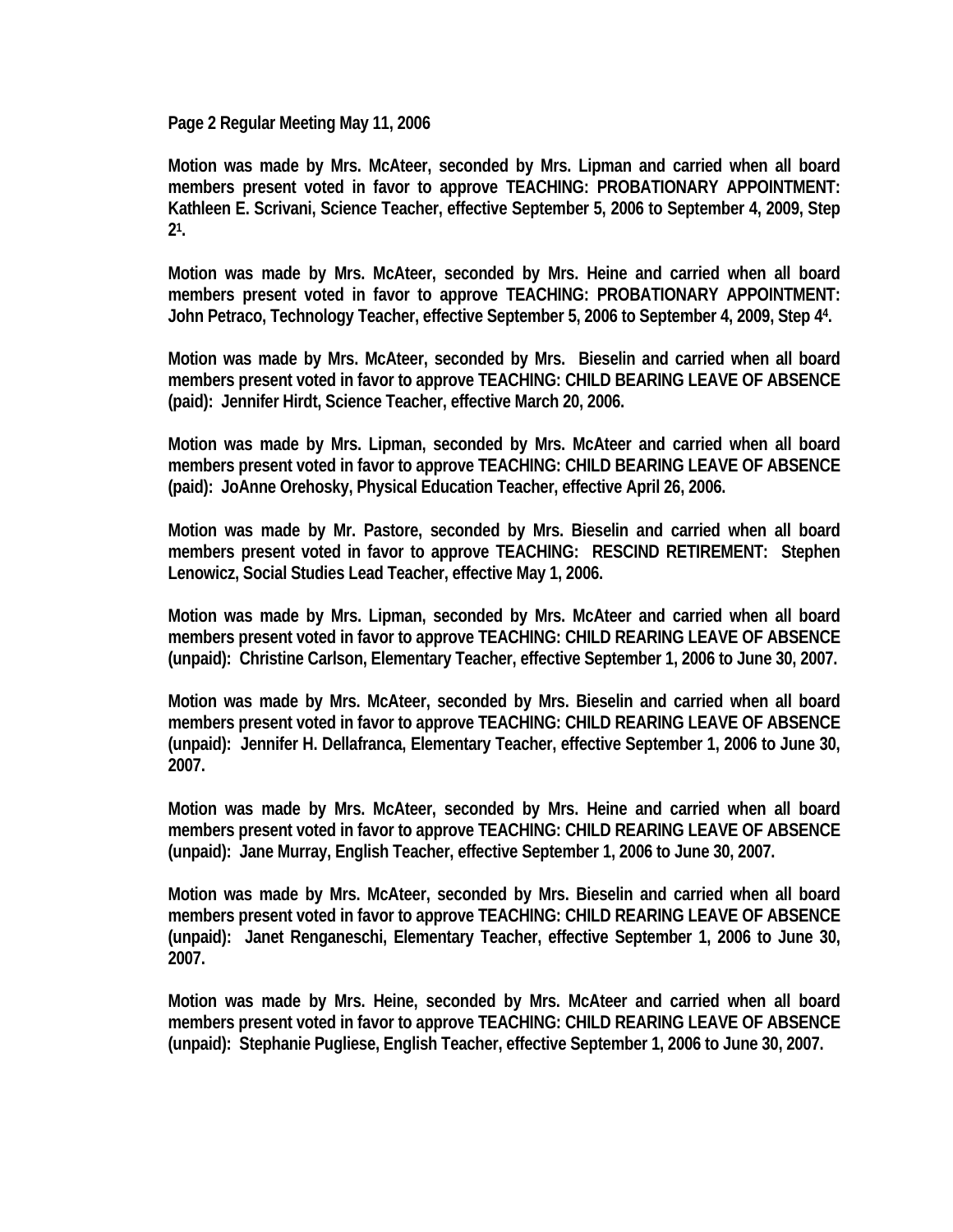**Page 3 Regular Meeting May 11, 2006** 

**Motion was made by Mrs. McAteer, seconded by Mrs. Lipman and carried when all board members present voted in favor to approve TEACHING: CHILD REARING LEAVE OF ABSENCE (unpaid): Nancy Yost, Mathematics Teacher, effective September 1, 2006 to June 30, 2007.** 

**Motion was made by Mrs. McAteer, seconded by Mrs. Bieselin and carried when all board members present voted in favor to approve TEACHING: RECALL OF EXCESSED ELEMENTARY TEACHERS: Kerri Ierardi, Elementary Teacher, effective September 5, 2006 to September 4, 2007.** 

**Motion was made by Mrs. Bieselin, seconded by Mrs. Heine and carried when all board members present voted in favor to approve TEACHING: RECALL OF EXCESSED ELEMENTARY TEACHERS: Kurt Tummel, Elementary Teacher, effective September 5, 2006 to September 4, 2007.** 

**Motion was made by Mrs. McAteer, seconded by Mrs. Heine and carried when all board members present voted in favor to approve TEACHING: RECALL OF EXCESSED ELEMENTARY TEACHERS: Kristin Foster, Elementary Teacher, effective September 5, 2006 to September 4, 2007.** 

**Motion was made by Mrs. Lipman, seconded by Mrs. Heine and carried when all board members present voted in favor to approve TEACHING ASSISTANT: TERMINATION OF PROBATIONARY APPOINTMENT: Patricia Morley, Teaching Assistant, effective April 18, 2006.** 

**Motion was made by Mrs. McAteer, seconded by Mrs. Bieselin and carried when all board members present voted in favor to approve TEACHING ASSISTANT: RECALL TO PROBATIONARY POSITION: Christine Alongi, Teaching Assistant, effective April 18, 2006 to March 17, 2008, Step 3.** 

**Motion was made by Mrs. Bieselin, seconded by Mrs. Lipman and carried when all board members present voted in favor to approve TEACHING ASSISTANT: RECALL TO PROBATIONARY POSITION: Donna Cummings, Teaching Assistant, effective April 19, 2006 to January 1, 2008, Step 1.** 

**Motion was made by Mrs. Lipman, seconded by Mrs. McAteer and carried when all board members present voted in favor to approve CLASSIFIED CIVIL SERVICE PROBATIONARY APPOINTMENT: Tara Miller, Teacher Aide, effective May 1, 2006, Step 1.** 

**Motion was made by Mrs. McAteer, seconded by Mrs. Heine and carried when all board members present voted in favor to approve CLASSIFIED CIVIL SERVICE PROBATIONARY APPOINTMENT: Gerard Murphy, Custodial Worker I, effective April 24, 2006, Step 1.** 

**Motion was made by Mrs. McAteer, seconded by Mrs. Heine and carried when all board members present voted in favor to approve CLASSIFIED CIVIL SERVICE PROBATIONARY APPOINTMENT: Dorothy Rabin, Senior Clerk Typist, effective April 5, 2006, Step 1.**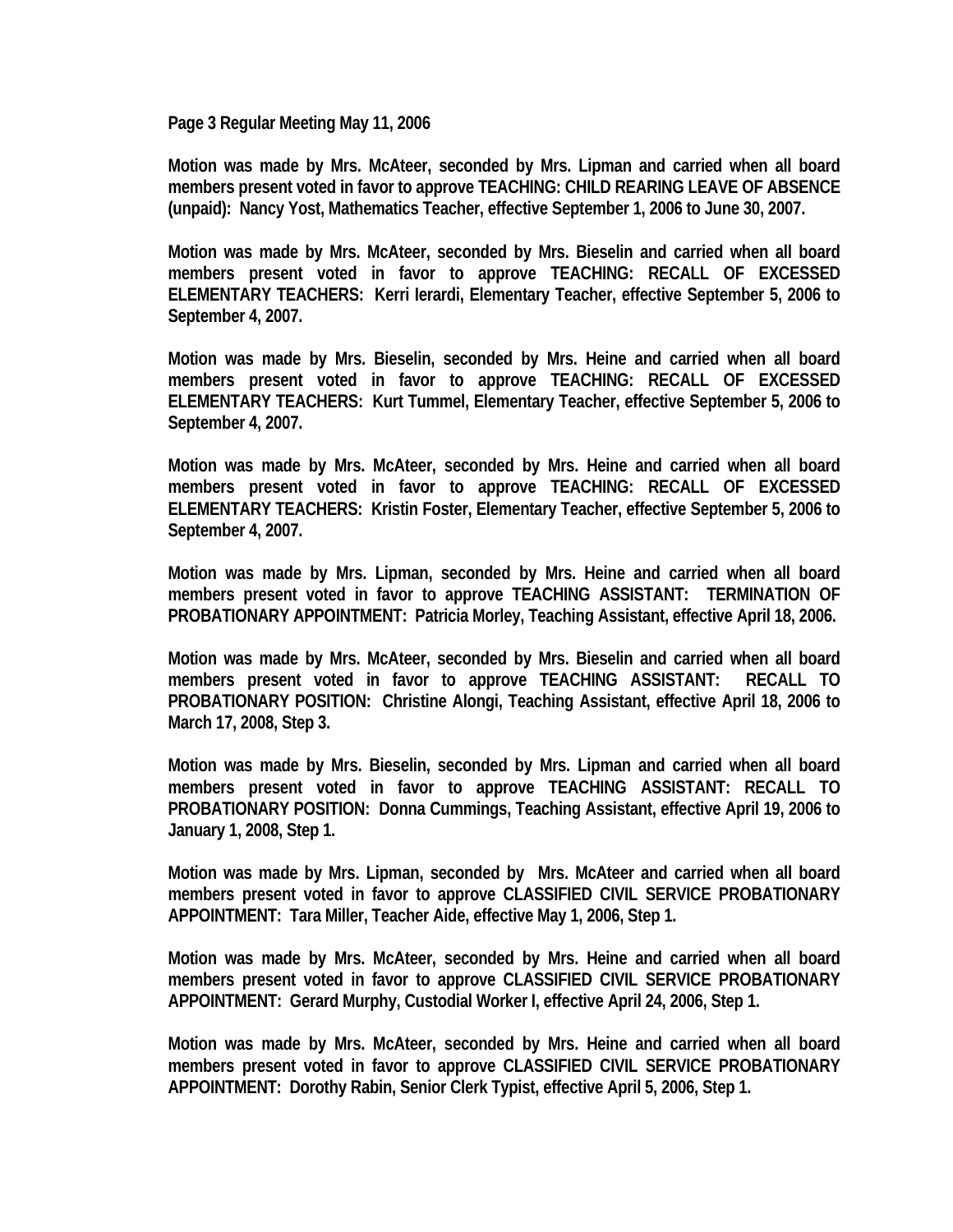**Page 4 Regular Meeting May 11, 2006** 

**Motion was made by Mrs. Lipman, seconded by Mrs. Bieselin and carried when all board members present voted in favor to approve CLASSIFIED CIVIL SERVICE PROBATIONARY APPOINTMENT: Carmela Safina, Account Clerk, effective May 1, 2006, Step 1.** 

**Motion was made by Mrs. McAteer, seconded by Mrs. Heine and carried when all board members present voted in favor to approve CLASSIFIED CIVIL SERVICE PROBATIONARY APPOINTMENT: Lisa Spradley, Teacher Aide, effective May 2, 2006, Step 1.** 

**Motion was made by Mrs. Heine, seconded by Mrs. Bieselin and carried when all board members present voted in favor to approve CLASSIFIED CIVIL SERVICE: SUBSTITUTE FOOD SERVICE WORKER (\$6.75/HR): Patricia Alessi, effective April 24, 2006.** 

**Motion was made by Mrs. Heine, seconded by Mrs. Bieselin and carried when all board members present voted in favor to approve CLASSIFIED CIVIL SERVICE: SUBSTITUTE NURSE (\$85 per diem): Christine Kerrigan, effective May 1, 2006.** 

**Motion was made by Mrs. Heine, seconded by Mrs. McAteer and carried when all board members present voted in favor to approve OTHER: SUBSTITUTE TEACHERS (\$105 per diem): Gina Jack, effective May 8, 2006; Christine Kerrigan, effective May 1, 2006; Debra Mock-Dorfman, effective April 28, 2006.** 

**CURRICULUM UPDATE: Mr. Stern reported on New York State Report Card. Questions were answered. Booklets were available for the public.** 

**The Finance Committee and Buildings and Grounds Committee met on 5/11, as reported on by Mr. Pastore. The committee accepted the warrants as presented by the District's Internal Auditor, for submission to the board. Mrs. Lipman and Mrs. McAteer reported on School Board/Student Liaison Committee meetings of 5/10 & 5/11. The Policy Committee and the Public Relations Committee did not meet. Mrs. Heine reported on Committee on Special Education/Preschool Special Education recommendations re: classification/placement/I.E.P. modifications of students as delineated: CSE # 5585, 2486, 5544, 4903, 3347, 2158, 3104, 2943, 6233, 6027, 4313, 5605, 2663, 3825; Sub CSE #6204, 5594, 4911, 6219, 6203, 6240; CPSE #5743, 6110, 6229, 6171, 6170, 5962, 6105, 6227, 5769, 6120, 5953, 22615, 6124, 6103. Mrs. Bieselin reported on Health and Wellness Committee meeting of 5/2.** 

**The Treasurer's Report for March was presented. Beginning balance was \$27,156,322.63 and ending balance \$33,372,080.00.** 

**Motion was made by Mr. Pastore, seconded by Mrs. Bieselin and carried when all board members present voted in favor to approve budget transfers, as recommended by Finance Committee (included in Supplemental File).**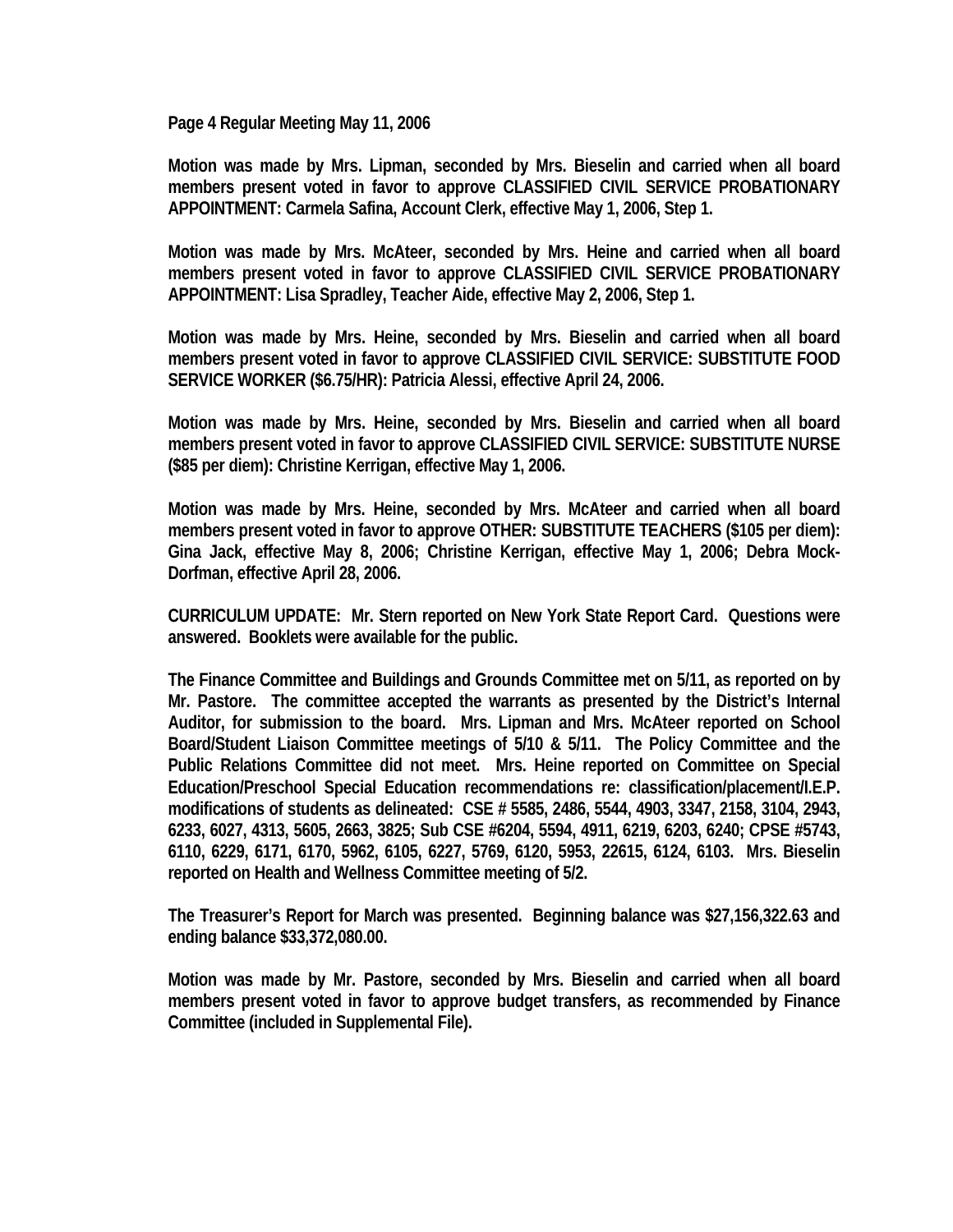**Page 5 Regular Meeting May 11, 2006** 

**Motion was made by Mrs. Bieselin, seconded by Mrs. McAteer and carried when all board members present voted in favor to approve the following bids: Central Station Monitoring of Security and Fire Alarm Systems: awarded to Advanced Systems Monitoring for annual contract price of \$13,300. Fire Alarm System Maintenance: awarded to Electronic Systems, Inc. for \$19,788. Maintenance and Service Master/Secondary Clock Systems: awarded to Electronic Systems, Inc. for \$3,900.** 

**Motion was made by Mr. Pastore, seconded by Mrs. McAteer and carried when all board members present voted in favor to approve the following Health Service contracts with West Islip UFSD: Half Hollow Hills CSD (Upper Room School) 4 students @ \$471.08 = \$1884.32; Smithtown CSD (Smithtown Christian) 7 students @ \$588.29 = \$4118.03; Sayville UFSD (Prince of Peace) 4 students @ \$560.91 = \$2243.64.** 

**Motion was made by Mrs. McAteer, seconded by Mr. Pastore and carried when all board members present voted in favor to approve tuition billing for foster care students – Brentwood UFSD = \$581.60.** 

**Motion was made by Mrs. Bieselin, seconded by Mrs. McAteer and carried when all board members present voted in favor to approve the following donations, with thanks: Sony DVR Tivo Machine to the High School from Duane Green, value of \$300, for pool use.** 

**Motion was made by Mrs. Lipman, seconded by Mrs. McAteer and carried when all board members present voted in favor to approve donation, with thanks, from PAWS Foundation: Yamaha C6 Grand Piano, value of \$23,500. Mrs. Lipman stated piano is to have a lock and the proper cover.** 

**Motion was made by Mrs. Lipman, seconded by Mrs. Bieselin and carried when all board members present voted in favor to authorize Board President to sign engagement letter with R.S. Abrams & Co., LLP for 2005-06 school year.** 

**Motion was made by Mrs. McAteer, seconded by Mrs. Bieselin and carried when all board members present voted in favor to authorize Board President to sign deed and any other such documents that are needed to complete the transaction for Boulevard property.** 

**Motion was made by Mr. Pastore, seconded by Mrs. Heine and carried when all board members present voted in favor to approve excess vehicles: 1986 Ford Van , VIN # 1FDJE34H3GHB30840 (mechanical and body failure); and 1990 GMC Bus, VIN #2GDGG35J1L4514181 (mechanical failure).** 

**PRESIDENT'S REPORT: Mr. Smith reported the state budget will include an income tax credit for firemen and ambulance workers for 2007, according to an email he received from NYSSBA. Mr. Smith said we have a fiscally sound educational budget and the process never ends. Some residents may attend only budget meetings and may need more clarification as to the budget process. These are hard times and controlling costs and revenue are issues, as well as declining state aid. Next year, we will seek out those who can help the budget process with**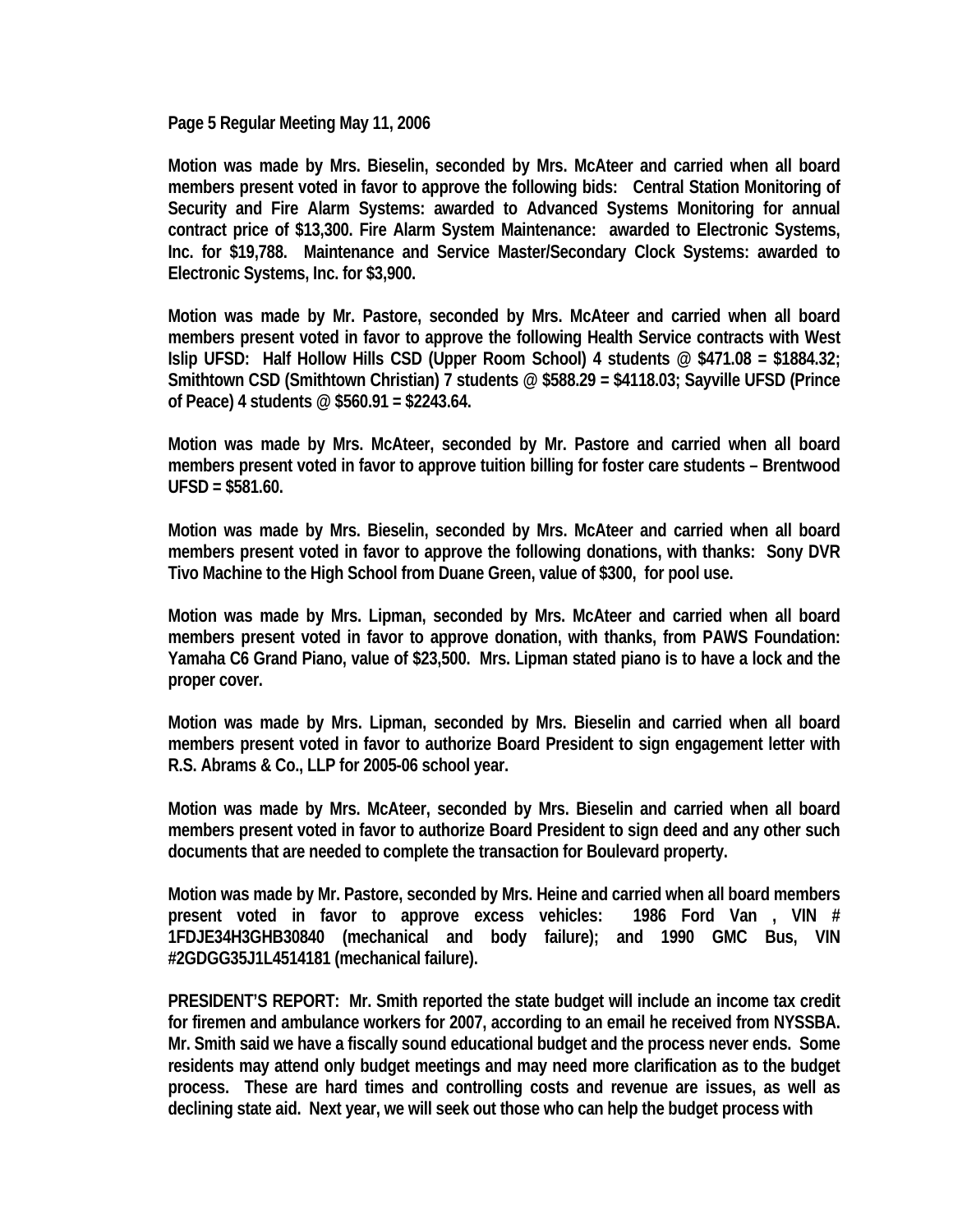**Page 6 Regular Meeting May 11, 2006** 

**regard to homestead issues and state aid. Thanks to community for their support. Reminder that Tuesday is the Annual Vote and Board Member Election from 10 am – 10 pm, and also Celebrate Education at the High School.** 

**Motion was made by Mrs. Bieselin, seconded by Mrs. McAteer and carried when all board members present voted in favor to approve dates for Reorganizational Meeting and Board Meetings for the 2006-07 School Year, as revised.** 

**Motion was made by Mrs. McAteer, seconded by Mrs. Bieselin and carried when all board members present voted in favor to approve Jesse Greenwald Scholarship Recipient: William Strecker-Kellogg.** 

**Friday, May 26, 2006 schools will be closed for a "snow day give back".** 

**Motion was made by Mrs. Bieselin, seconded by Mrs. McAteer and carried when all board members present voted in favor to approve Administrative Assistant Apprentice Memorandum of Agreement.** 

**Motion was made by Mrs. McAteer, seconded by Mrs. Lipman and carried when all board members present voted in favor to approve appointment of Impartial Hearing Officer – Joseph Quinn.** 

**OTHER ITEMS FOR BOARD MEMBERS INFORMATION: Mrs. Lipman reported she had attended NYSSBA convention with BOCES Board. One of the speakers, Jane Goodall, spoke of protecting the environment and has a program called "Roots & Shoots" and website: janegoodall.com for teachers and students to help protect the environment. Mrs. Lipman also wanted to let community members know that placing campaign literature in mailboxes is a federal offense. Some residents received pamphlets endorsing Mr. Lotito and Mr. Hueber as candidates for the Board of Education in their mailboxes, not delivered through the Post Office. Mrs. Heine suggested we have a link on our website to give residents the opportunity to ask questions. Connetquot Schools has this for rumors. We would like to call it something more positive, not using the word rumor. Mr. Smith said it could clear up any misunderstandings circulating within the district. Some people may feel intimidated to speak at a meeting, and this website feature would give them an opportunity to ask questions.** 

**"An Invitation to the Public" was held, with two residents speaking. Subjects of concern have been recorded in log.** 

**Motion was made by Mrs. Bieselin, seconded by Mr. Pastore and carried when all board members present voted in favor to adjourn to Executive Session at 10:00 PM for the purpose of discussing personnel, negotiations and/or litigation.** 

**Motion was made by Mrs. McAteer, seconded by Mr. Pastore and carried when all board members present voted in favor to reconvene at 11:40 PM.**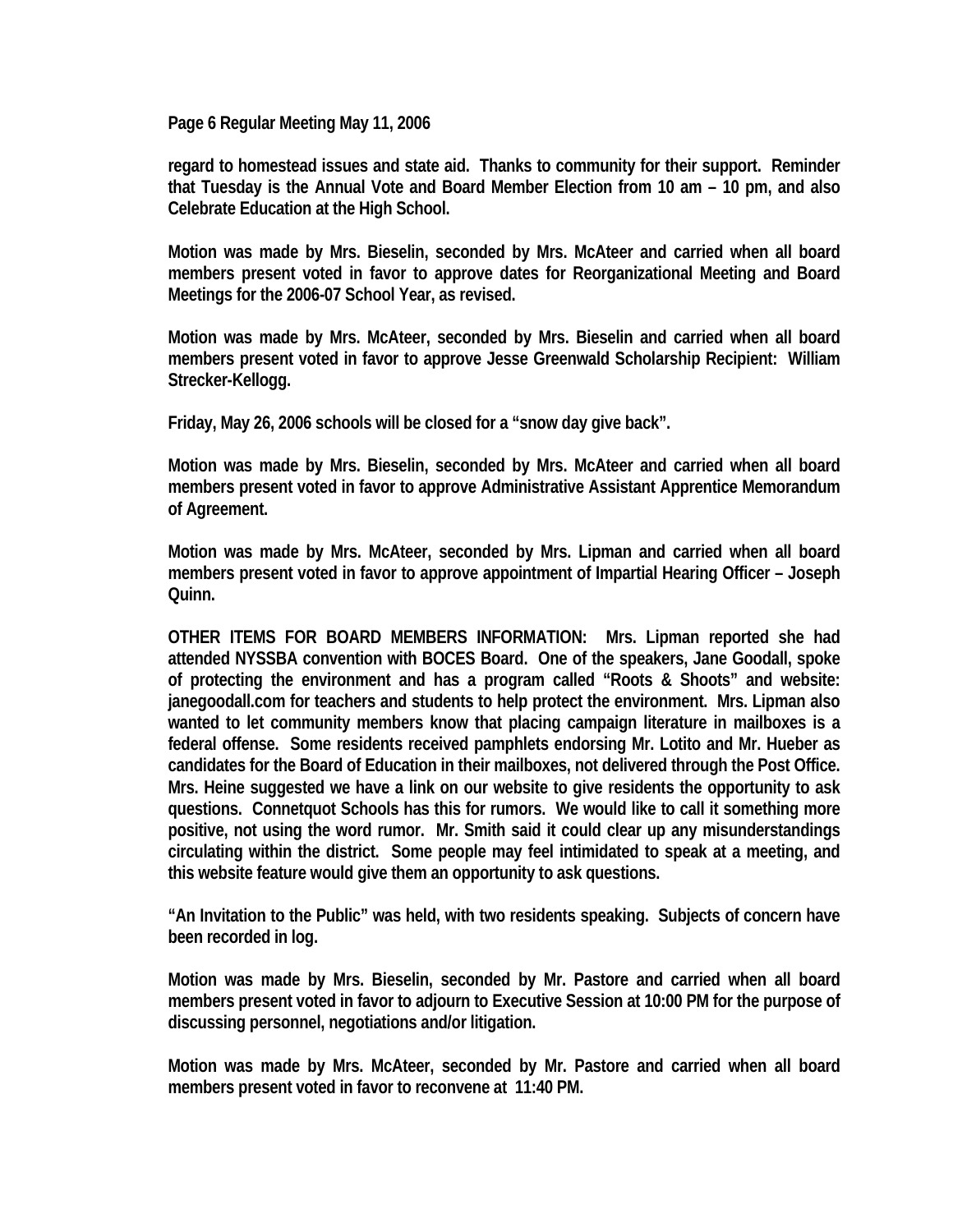**Page 7 Regular Meeting May 11, 2006** 

**Motion was made by Mrs. McAteer, seconded by Mrs. Lipman and carried when all board members present voted in favor to approve increase for substitute nurse pay to \$105 per diem.** 

**Motion was made by Mrs. Heine, seconded by Mrs. Bieselin and carried when all board members present voted in favor to approve resolution authorizing Board of Education President signing settlement agreement with Commercial Door System.** 

**Meeting was adjourned at 11:42 PM on motion made by Mrs. McAteer, seconded by Mrs. Bieselin and carried when all board members present voted in favor.** 

 **Respectfully submitted by** 

 **Carolyn J. Cross District Clerk** 

**All correspondence, reports or related materials referred to in these minutes are on file in the District Office.**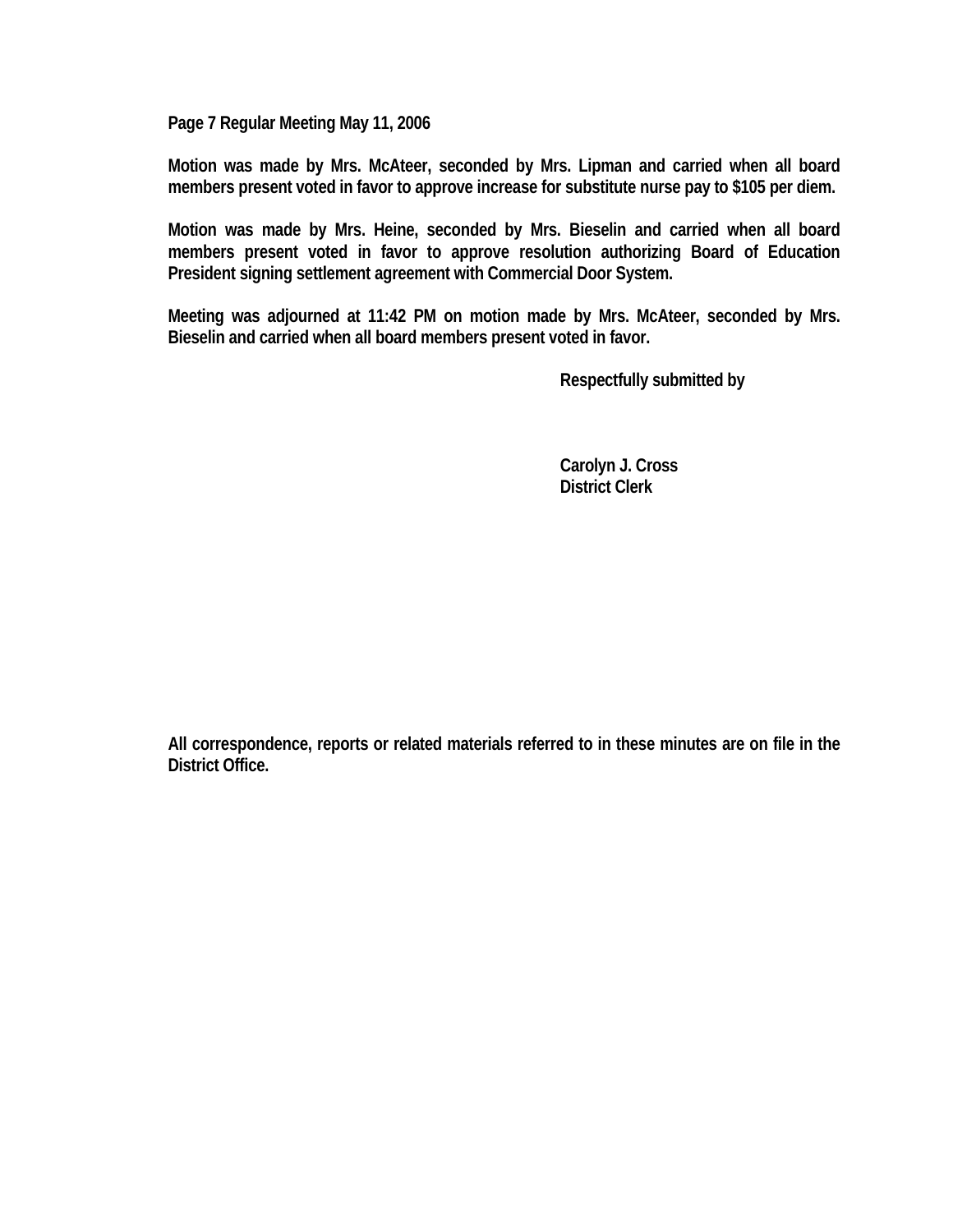# **WEST ISLIP PUBLIC SCHOOLS**

## **PUBLIC HEARING/BUDGET HEARING**

**May 9, 2006—Beach Street Middle School** 

**A Public Hearing/Budget Hearing was held at Beach Street Middle School. Dr. Blau presented the budget to the community, and answered questions.**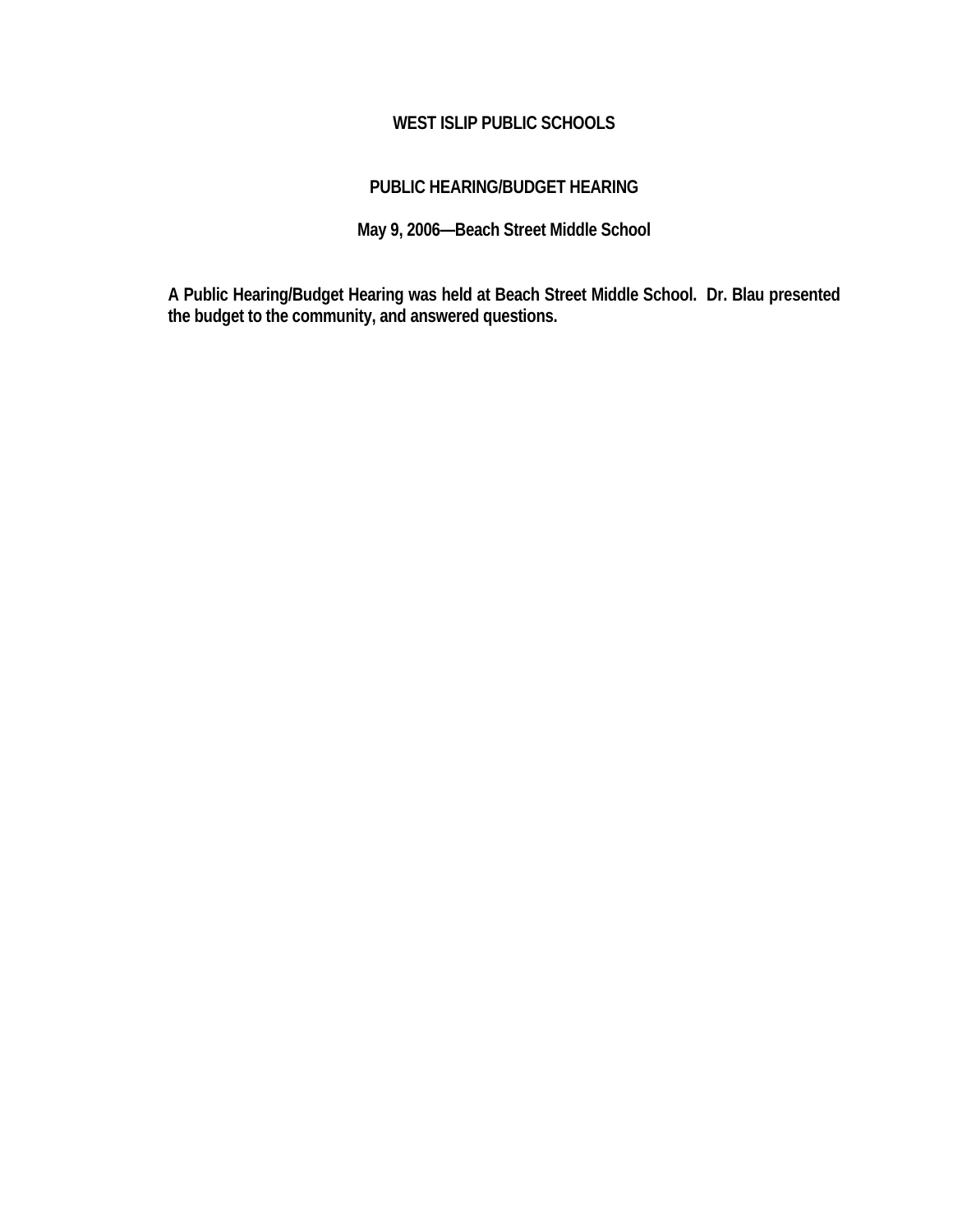### **ANNUAL MEETING OF THE WEST ISLIP BOARD OF EDUCATION May 16, 2006—West Islip High School**

**The meeting was called to order at 10:00 AM, when the polls were declared open by District Clerk/Chairperson Carolyn J. Cross.** 

**At 10:00 PM, the polls were closed and results were as follows:** 

 **For the Seat of Susan Lipman:** 

| <b>Steve Gellar</b>   | 2130 |
|-----------------------|------|
| <b>Gary Messina</b>   | 1179 |
| <b>William Hueber</b> | 971  |

 **For the Seat of Thomas Pastore:** 

| <b>Tom Lotito</b><br><b>Wayne Smith</b> | 1585<br>2304      |              |
|-----------------------------------------|-------------------|--------------|
| Proposition #1:                         | Yes<br>No         | 2667<br>2377 |
|                                         | <b>Blank</b>      | 138          |
|                                         | <b>Total Vote</b> | 5182         |

**The meeting adjourned at 10:45 PM.** 

 **Respectfully submitted by** 

 **Carolyn J. Cross District Clerk**